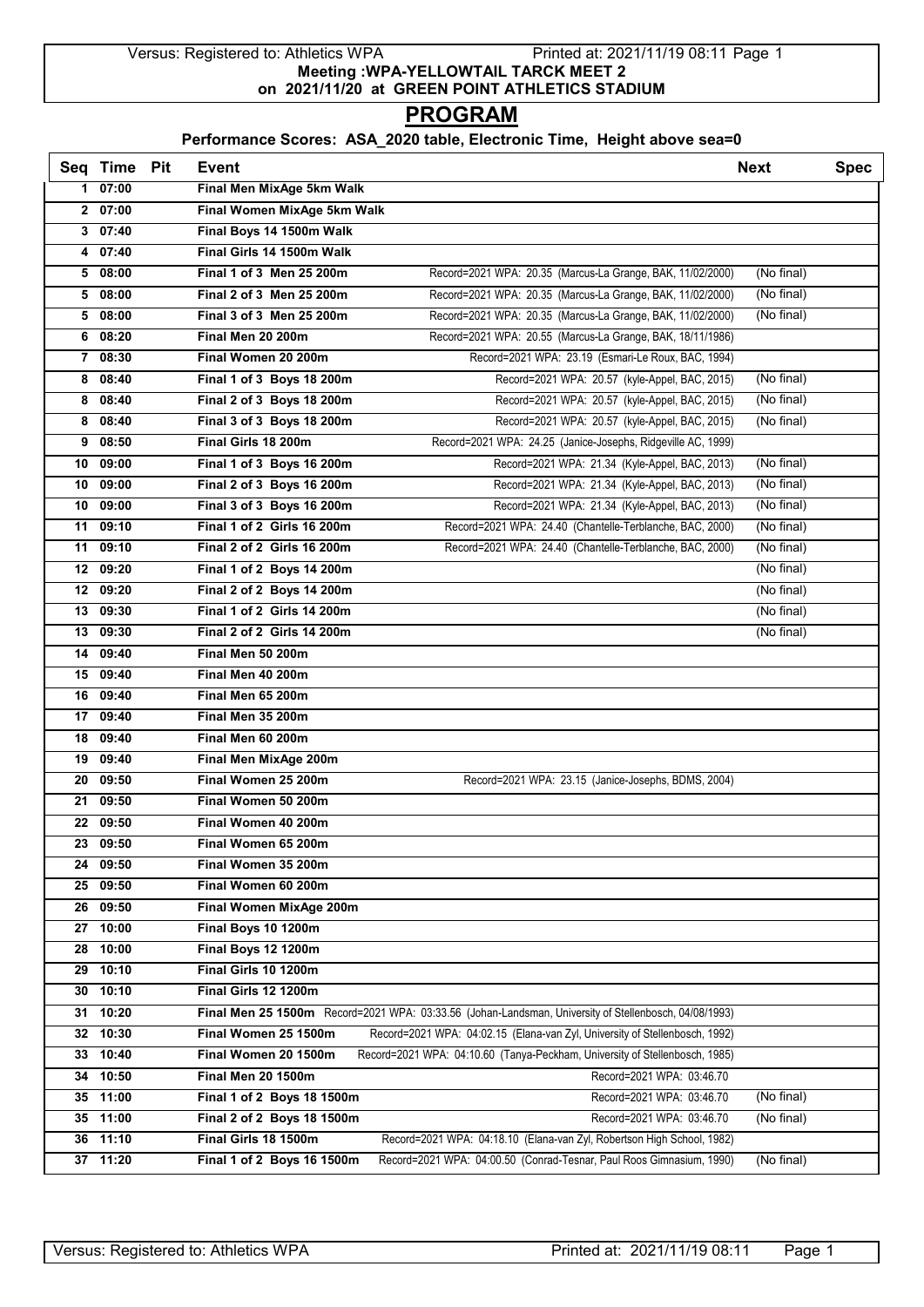## Versus: Registered to: Athletics WPA Printed at: 2021/11/19 08:11 Page 2 **Meeting :WPA-YELLOWTAIL TARCK MEET 2 on 2021/11/20 at GREEN POINT ATHLETICS STADIUM**

|                      |                                                 | 011 2021/11/20 GL ORLEN I OINT ATTILLITOU OTADIUM                      |            |
|----------------------|-------------------------------------------------|------------------------------------------------------------------------|------------|
| $37$ 11:20           | Final 2 of 2 Boys 16 1500m                      | Record=2021 WPA: 04:00.50 (Conrad-Tesnar, Paul Roos Gimnasium, 1990)   | (No final) |
| 38 11:30             | Final Girls 16 1500m                            | Record=2021 WPA: 04:36.58 (Daniel-Victor, Stellenbosh Universty, 1994) |            |
| 39 11:40             | Final 1 of 2 Boys 14 1500m                      |                                                                        | (No final) |
| 39 11:40             | Final 2 of 2 Boys 14 1500m                      |                                                                        | (No final) |
| 40 11:50             | Final Girls 14 1500m                            |                                                                        |            |
| 41 12:00             | <b>Final Men 50 1500m</b>                       |                                                                        |            |
| 42 12:00             | <b>Final Men 45 1500m</b>                       |                                                                        |            |
| 43 12:00             | Final Men 70 1500m                              |                                                                        |            |
| 44 12:00             | Final Men 40 1500m                              |                                                                        |            |
| 45 12:00             | <b>Final Men 55 1500m</b>                       |                                                                        |            |
| 46 12:00             | Final Men MixAge 1500m                          |                                                                        |            |
| 47 12:10             | Final Women 50 1500m                            |                                                                        |            |
| 48 12:10             | Final Women 45 1500m                            |                                                                        |            |
| 49 12:10             | Final Women 70 1500m                            |                                                                        |            |
| 50 12:10             | Final Women 40 1500m                            |                                                                        |            |
| $51$ 12:10           | Final Women MixAge 1500m                        |                                                                        |            |
| 52 12:20             | Final 1 of 2 Boys 10 80m                        |                                                                        | (No final) |
| 52 12:20             | Final 2 of 2 Boys 10 80m                        |                                                                        | (No final) |
| 53 12:20             | Final 1 of 3 Boys 12 80m                        |                                                                        | (No final) |
| 53 12:20             | Final 2 of 3 Boys 12 80m                        |                                                                        | (No final) |
| 53 12:20             | Final 3 of 3 Boys 12 80m                        |                                                                        | (No final) |
| 54 12:20             | Final 1 of 2 Boys 14 80m                        |                                                                        | (No final) |
| 54 12:20             | Final 2 of 2 Boys 14 80m                        |                                                                        | (No final) |
| 55 12:30             | Final Girls 10 80m                              |                                                                        |            |
| 56 12:30             | Final 1 of 2 Girls 12 80m                       |                                                                        | (No final) |
| 56 12:30             | Final 2 of 2 Girls 12 80m<br>Final Girls 14 80m |                                                                        | (No final) |
| 57 12:30<br>58 12:40 | Final 1 of 2 Men 25 80m                         |                                                                        | (No final) |
| 58 12:40             | Final 2 of 2 Men 25 80m                         |                                                                        | (No final) |
| 59 12:50             | Final Women 25 80m                              |                                                                        |            |
| 60 12:50             | Final Women 50 80m                              |                                                                        |            |
| 61 12:50             | Final Women 70 80m                              |                                                                        |            |
| 62 12:50             | Final Women 40 80m                              |                                                                        |            |
| 63 12:50             | Final Women 65 80m                              |                                                                        |            |
| 64 12:50             | Final Women 60 80m                              |                                                                        |            |
| 65 12:50             | Final Women MixAge 80m                          |                                                                        |            |
| 66 13:00             | Final 1 of 2 Boys 16 80m                        |                                                                        | (No final) |
| 66 13:00             | Final 2 of 2 Boys 16 80m                        |                                                                        | (No final) |
| 67 13:00             | Final Boys 18 80m                               |                                                                        |            |
| 68 13:00             | Final Men 20 80m                                |                                                                        |            |
| 69 13:10             | Final Girls 16 80m                              |                                                                        |            |
| $70$ 13:10           | Final Girls 18 80m                              |                                                                        |            |
| $71$ 13:10           | Final Women 20 80m                              |                                                                        |            |
| 72 13:20             | Final Men 50 80m                                |                                                                        |            |
| 73 13:20             | Final Men 70 80m                                |                                                                        |            |
| 74 13:20             | Final Men 40 80m                                |                                                                        |            |
| 75 13:20             | Final Men 65 80m                                |                                                                        |            |
| 76 13:20             | Final Men 60 80m                                |                                                                        |            |
| 77 13:20             | Final Men MixAge 80m                            |                                                                        |            |
| 78 13:40             | Final Boys 12 70m Hurdles                       |                                                                        | 68cm       |
| 79 13:40             | Final Girls 12 70m Hurdles                      |                                                                        | 68cm       |
|                      |                                                 |                                                                        |            |